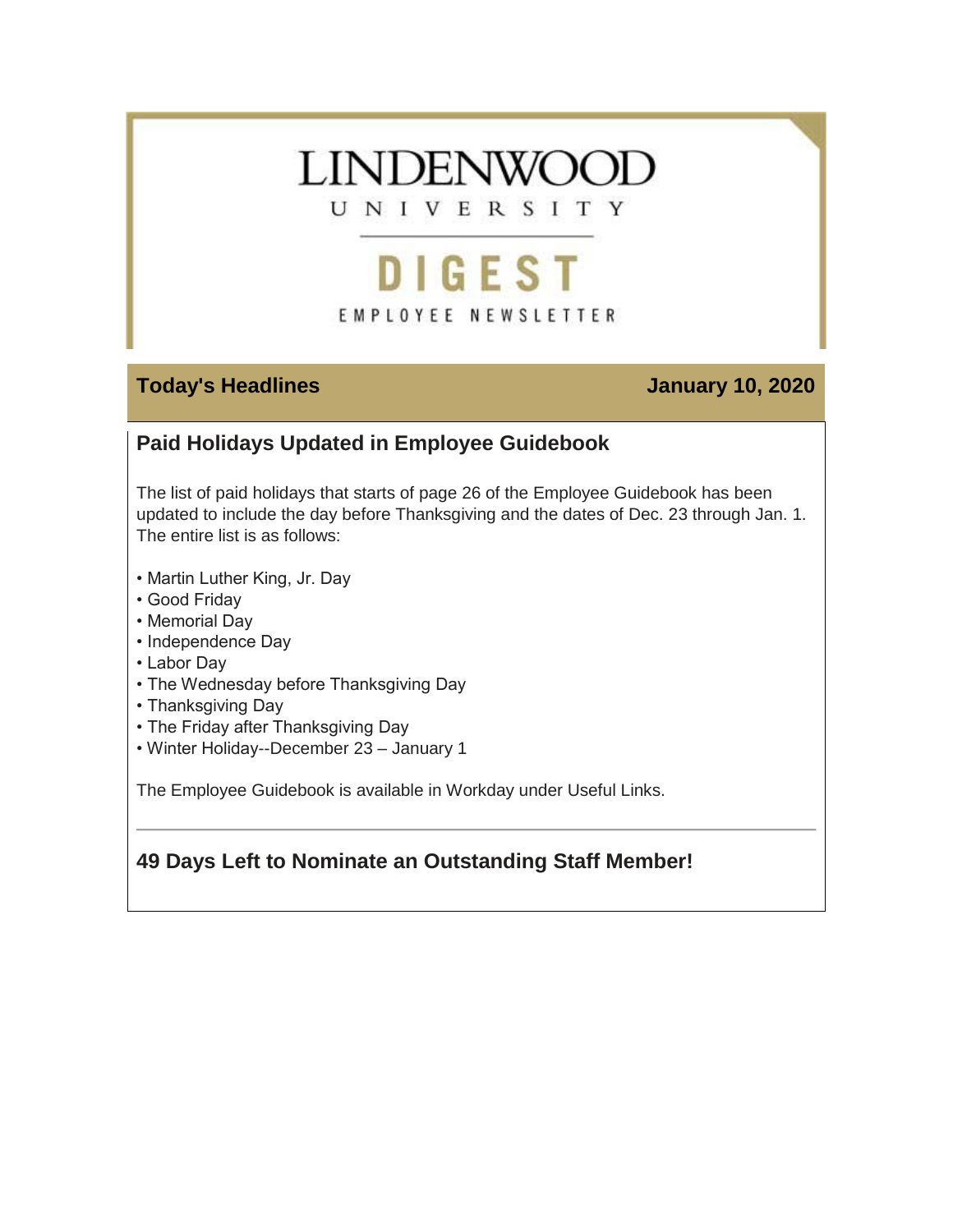The Lindenwood Community (staff, faculty, adjuncts, students, and administrators) is invited to nominate an outstanding staff member for one of five staff recognition awards. If you know an outstanding staff member, please submit a nomination at the link below. There's also an opportunity to get fabulous prizes for being a nominator, so don't delay. Award winners will be announced at the spring all-staff meeting on Wednesday, April 29, from 2 to 4 p.m.



[Make a Nomination Today!](https://hes32-ctp.trendmicro.com/wis/clicktime/v1/query?url=https%3a%2f%2fcustapp.marketvolt.com%2flink%2fHgwvwMMm7f%3fCM%3d1447396607%26X%3d70525052&umid=7e6353aa-5728-42a8-a02b-28f60a21188f&auth=bc7ac43e330fa629f0cfb11786c85e83c10d06b8-00407eaa3196de0bf087f3586b0fe223dfb10e09) The deadline is Friday, Feb. 28.

#### **Dr. Robyne Elder Appointed Director of General Education Assessment**

Dr. Robyne Elder, assistant professor of educational leadership, has been appointed to a half-time role as director of general education assessment with the Office of Institutional Effectiveness. In this role, Elder will work with colleagues across the institution to shape and implement the General Education Assessment Roadmap.

Elder is the editor of the *Journal of Educational Leadership in Action*. Previously she served as an adjunct professor and APA editor at Lindenwood. She holds a BA in English from the University of Missouri-Columbia, an MA in teaching and an EdD in instructional leadership, both from Lindenwood University. Elder was a high school English instructor for 13 years and ELA department chair for five years. She has received the following awards during her teaching career: Teacher of the Year, Educator of the Year for the Fort Zumwalt School District, the Emerson Excellence in Teaching Award, and the Sue Spellman Award from Lindenwood.



Elder developed a passion for assessment during her work with Professional Learning Communities and benchmark assessments as a high school English teacher and department chair. During her higher education career, she has researched and published pieces on performance assessments for student teachers, potential doctoral students, and EdD candidates.

"I look forward to learning from my colleagues and working within communities of practice to continually improve general education assessment at Lindenwood," says Elder.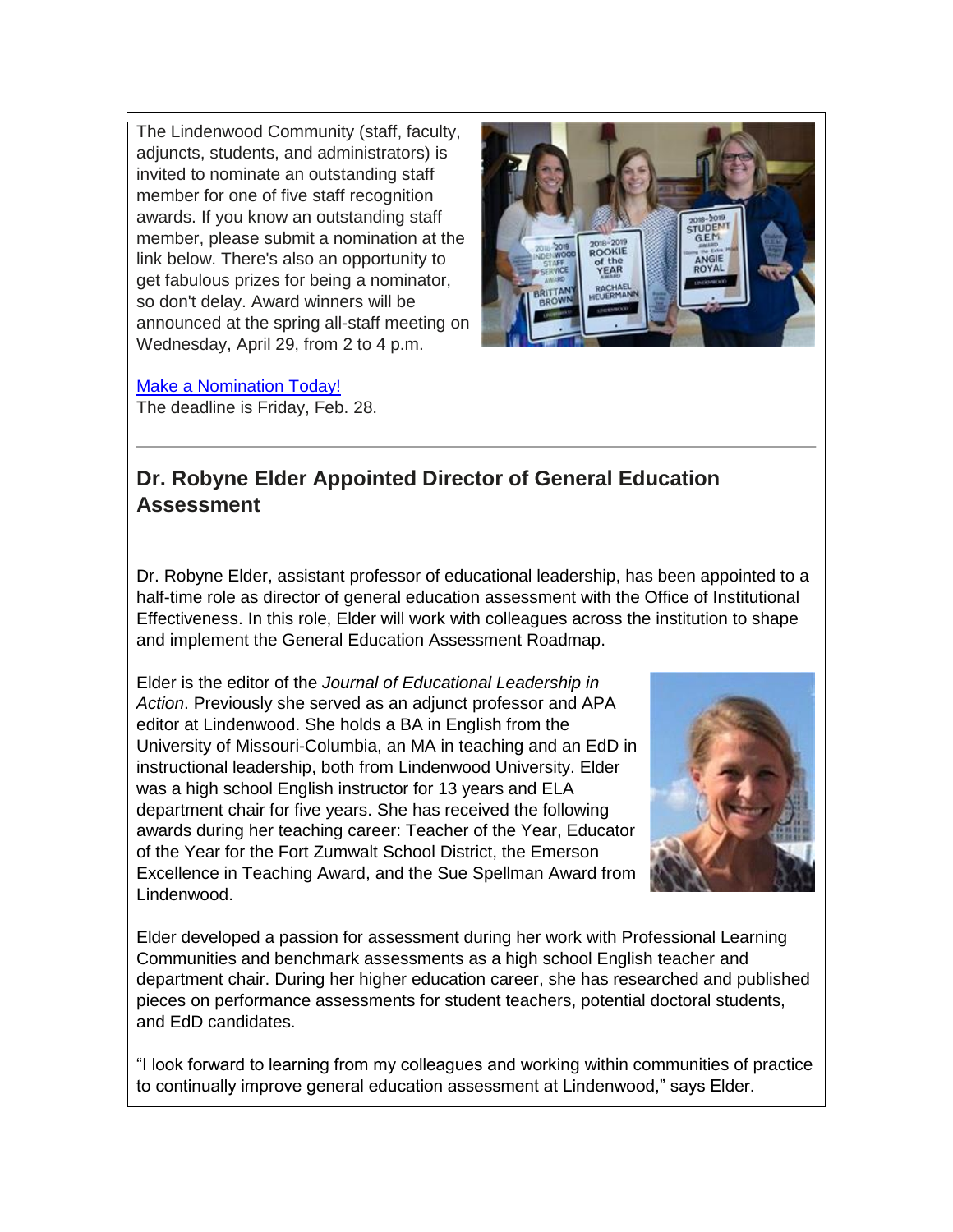Dr. Bethany Alden-Rivers, associate vice president for institutional effectiveness says, "Dr. Elder brings a rich and exciting background to this role. We look forward to her leadership, and we welcome her enthusiastic approach and innovative mindset."

Elder enjoys watching and playing football, basketball, and baseball with her two boys and husband in Crestwood, Mo., as well as taking her dog, Izzy, for walks.

#### **New Canvas Gradebook Workshop**

On Jan. 18, 2020, Canvas will transition to a new gradebook! This workshop will show you the new features, changes, and helpful tips when using the new gradebook.

This workshop is for Lindenwood instructors and staff using Canvas for grading purposes.

Goals and Objectives Participants will know and understand:

- How to access the Canvas gradebook
- How to access existing features in the Canvas gradebook
- How to access and use new features in the Canvas gradebook
- How to prepare the new gradebook for grade pulls
- How to apply a grading scheme using the new gradebook

Dates: Jan. 13-17 Time: 12-1 p.m. Location: LARC 217

[Click here to register!](https://hes32-ctp.trendmicro.com/wis/clicktime/v1/query?url=https%3a%2f%2fcustapp.marketvolt.com%2flink%2fadVfDkgLnC%3fCM%3d1447396607%26X%3d70525052&umid=7e6353aa-5728-42a8-a02b-28f60a21188f&auth=bc7ac43e330fa629f0cfb11786c85e83c10d06b8-5ff2ea3080ca57ce3b533cb00e8eed102022672d)

#### **Schedule a Library Instruction Today**

Do you have your students complete research assignments? Have a librarian teach your students how to use the library resources that would be best for that particular assignment or for use in your class. Librarians can come to your classroom, or if the library instruction room is available your class can come and learn about the resources in our computer lab. Request an instruction today using this [form](https://hes32-ctp.trendmicro.com/wis/clicktime/v1/query?url=https%3a%2f%2fcustapp.marketvolt.com%2flink%2f8D31fsfoyF%3fCM%3d1447396607%26X%3d70525052&umid=7e6353aa-5728-42a8-a02b-28f60a21188f&auth=bc7ac43e330fa629f0cfb11786c85e83c10d06b8-0892edfa90e7557859c3d5f4177058dd2615ec89) or email [Nancy Messina.](mailto:nmessina@lindenwood.edu)

#### **Library Gains Access to Edweek**

The library now has access to *Education Week,* which provides access to news materials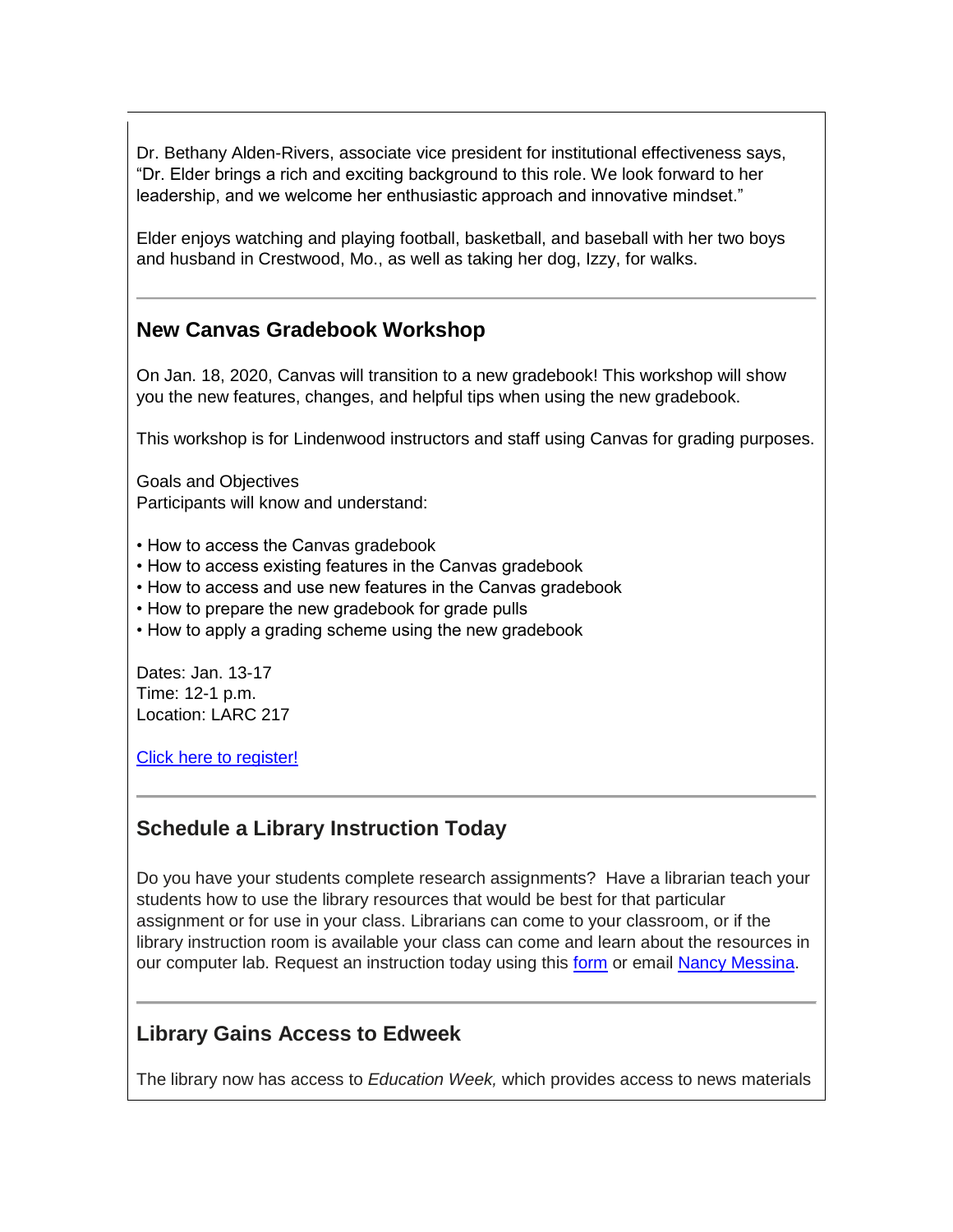on education in the United States, including articles from *Education Week* and *Teacher* magazine, AP newswire stories, blogs, white papers, and much more. Access it today from the [library's database page.](https://hes32-ctp.trendmicro.com/wis/clicktime/v1/query?url=https%3a%2f%2fcustapp.marketvolt.com%2flink%2fZx2FCy5Iis%3fCM%3d1447396607%26X%3d70525052&umid=7e6353aa-5728-42a8-a02b-28f60a21188f&auth=bc7ac43e330fa629f0cfb11786c85e83c10d06b8-8d06ebb9d82e62ee9ea719f8f97ec7351c40df8e)

#### **Leadership Series Spring 2020**

The Office of Student Involvement is still in need of speakers for the Spring 2020 Leadership Series. The Leadership Series consists of one-hour weekly workshops hosted on Tuesday afternoons from 4 to 5 p.m. These sessions are attended by students, staff, and faculty. If you have a leadership topic that you would like to present, please email [Rachael Heuermann.](mailto:rheuermann@lindenwood.edu)

#### **Student Research Conference**

The Student Research Conference and nomination/student [submission form](https://hes32-ctp.trendmicro.com/wis/clicktime/v1/query?url=https%3a%2f%2fcustapp.marketvolt.com%2flink%2fTvUVwci5gd%3fCM%3d1447396607%26X%3d70525052&umid=7e6353aa-5728-42a8-a02b-28f60a21188f&auth=bc7ac43e330fa629f0cfb11786c85e83c10d06b8-a35eb9ff33525c596bceb917927e6b75835092f3) is now available online. The Student Research Conference will be held in the LARC on Tuesday, April 7, 2020. The conference sessions will be from 12:30 p.m. through 4:45 p.m.

#### **Multi-Factor Authentication is Here!**

In response to growing security threats and information security audit recommendations, Lindenwood University is adopting Multi-Factor Authentication (MFA) for all faculty and staff accounts in January 2020. Information sessions are being scheduled for December and January to provide additional details on the implementation. To learn more, please click this [Multi-Factor Authentication video](https://hes32-ctp.trendmicro.com/wis/clicktime/v1/query?url=https%3a%2f%2fcustapp.marketvolt.com%2flink%2f1FA6xyMnoH%3fCM%3d1447396607%26X%3d70525052&umid=7e6353aa-5728-42a8-a02b-28f60a21188f&auth=bc7ac43e330fa629f0cfb11786c85e83c10d06b8-59b1a242319bc3ec3974882ed70ba0331e3dacae)  [link.](https://hes32-ctp.trendmicro.com/wis/clicktime/v1/query?url=https%3a%2f%2fcustapp.marketvolt.com%2flink%2f1FA6xyMnoH%3fCM%3d1447396607%26X%3d70525052&umid=7e6353aa-5728-42a8-a02b-28f60a21188f&auth=bc7ac43e330fa629f0cfb11786c85e83c10d06b8-59b1a242319bc3ec3974882ed70ba0331e3dacae)

Depending on your last name, [Multi-Factor Authentication](https://hes32-ctp.trendmicro.com/wis/clicktime/v1/query?url=https%3a%2f%2fcustapp.marketvolt.com%2flink%2fPnPBQ63cmv%3fCM%3d1447396607%26X%3d70525052&umid=7e6353aa-5728-42a8-a02b-28f60a21188f&auth=bc7ac43e330fa629f0cfb11786c85e83c10d06b8-005034d868e4e065bb215661846050c90aa9e85f) will be enabled on all faculty and staff accounts beginning Jan. 22, 2020. Multi-Factor Authentication will be enabled each day at 7 a.m. according to the following schedule.

January 22 -- A-E January 23 -- F-J January 24 -- K-O January 27 -- P-T January 28 -- U-Z

#### **The 2020 W-4 is now available in Workday.**

The 2020 Form W-4, employee withholding certificate, is very different from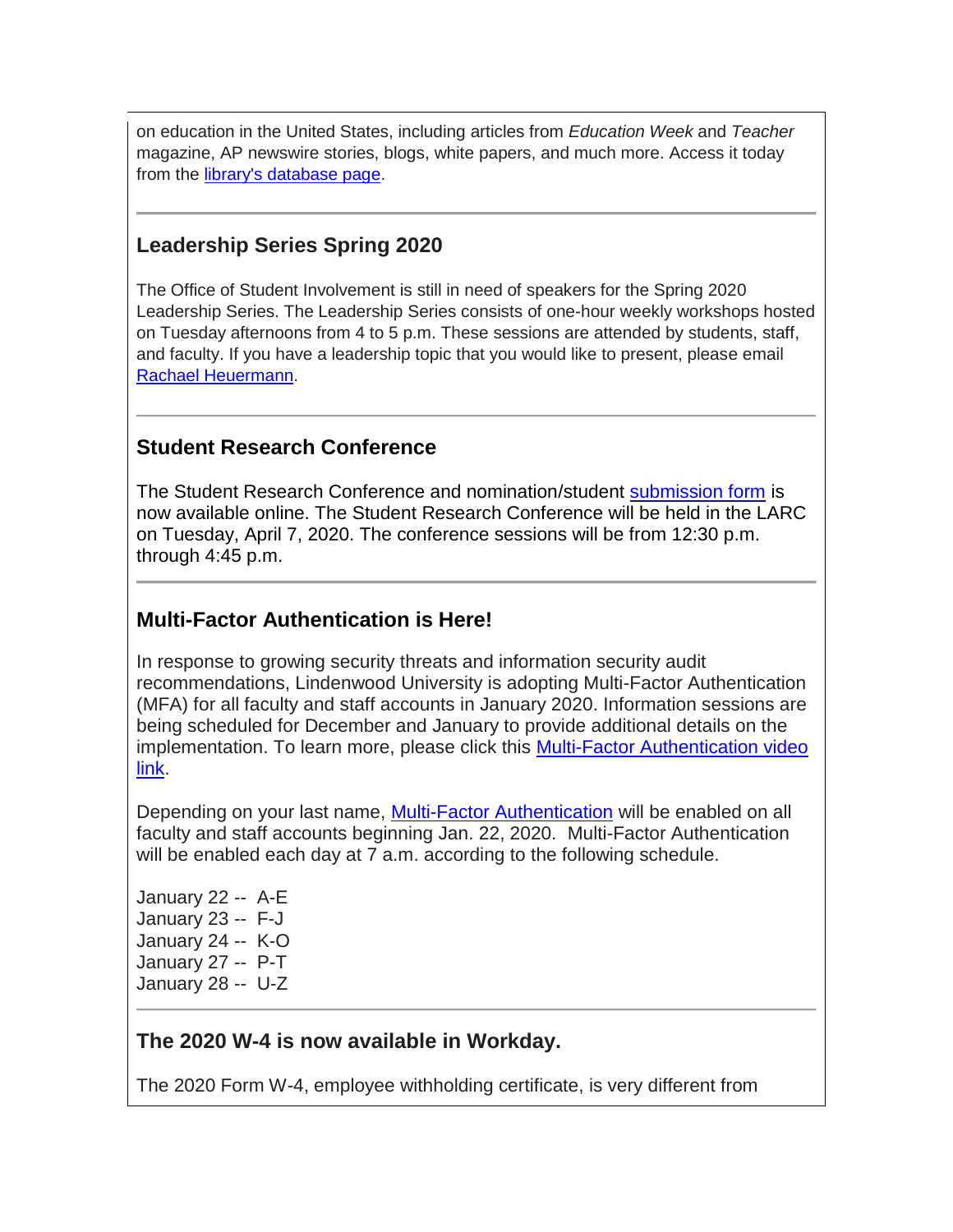previous versions. This is due to the federal tax law changes that took place in 2018. The Internal Revenue Service (IRS) is not requiring all employees to complete the revised form and has designed the withholding tables so that they will work with the new and prior year forms. However, certain employees will be required to use the new form: those hired in 2020 and anyone who makes withholding changes during 2020.

Even though the IRS does not require all employees to complete the revised form, and even if your tax situation has not changed, HR recommends you perform a "paycheck checkup" to see if you need to make adjustments to your current withholding. To conduct the checkup, use the IRS's [Tax Withholding Estimator.](https://hes32-ctp.trendmicro.com/wis/clicktime/v1/query?url=https%3a%2f%2fcustapp.marketvolt.com%2flink%2fpgpzcGvwcf%3fCM%3d1447396607%26X%3d70525052&umid=7e6353aa-5728-42a8-a02b-28f60a21188f&auth=bc7ac43e330fa629f0cfb11786c85e83c10d06b8-23739cdb04d2b613ddaef11439aca9e3853ca093) To effectively use the estimator, it is helpful to have a copy of your most recent pay stub and tax return. It is likely that the estimator will be updated to account for the 2020 tax tables in early January. Please note, if you do not submit a new form, withholding will continue based on your previously submitted form.

The IRS has also published **Frequently Asked Questions** that you may find helpful as you complete the form.

If you have any questions, please contact Monica Seiter at [mseiter@lindenwood.edu](mailto:mseiter@lindenwood.edu) or (636) 949-4971.



LEARNING ACADEMY

**The Teaching Professor now available to the campus community!**



The Learning Academy is excited to offer access to this excellent resource, *The Teaching Professor,* Edited by respected scholar and expert Dr. Maryellen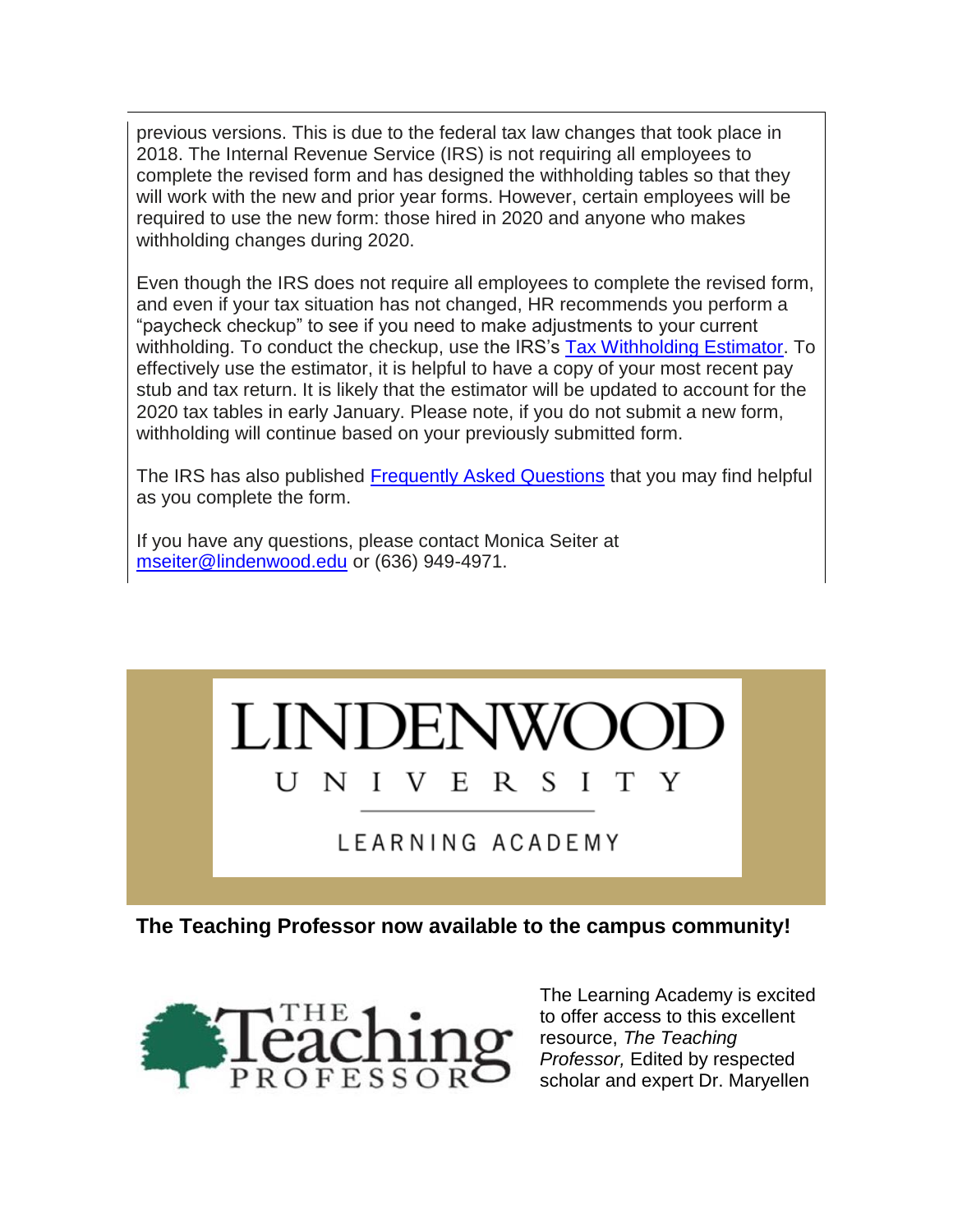Weimer of Penn State Berks, The Teaching Professor is a forum for discussion of the best strategies supported by the latest research for effective teaching in the college classroom. The short essays published therein are well worth the time it takes to read them. This is also an excellent outlet for Lindenwood faculty and staff who teach to publish essays about their own ideas or research on teaching.

Recent *Teaching Professor* essays include

[Identifying Goals Helps Online Learners Sustain Self-Motivation](https://hes32-ctp.trendmicro.com/wis/clicktime/v1/query?url=https%3a%2f%2fcustapp.marketvolt.com%2flink%2fzdmzuLbgFT%3fCM%3d1447396607%26X%3d70525052&umid=7e6353aa-5728-42a8-a02b-28f60a21188f&auth=bc7ac43e330fa629f0cfb11786c85e83c10d06b8-7bff797639e6fc8af27b07a1b9202e08f33f2dd4) [Maximizing Student Engagement with Course Readings](https://hes32-ctp.trendmicro.com/wis/clicktime/v1/query?url=https%3a%2f%2fcustapp.marketvolt.com%2flink%2fSP1ycpPAS7%3fCM%3d1447396607%26X%3d70525052&umid=7e6353aa-5728-42a8-a02b-28f60a21188f&auth=bc7ac43e330fa629f0cfb11786c85e83c10d06b8-96bc1a419325c1205d731061f055b8122ad71788) [First Day of Class Activities That Create a Climate for Learning](https://hes32-ctp.trendmicro.com/wis/clicktime/v1/query?url=https%3a%2f%2fcustapp.marketvolt.com%2flink%2f3Y2oWLK1Gn%3fCM%3d1447396607%26X%3d70525052&umid=7e6353aa-5728-42a8-a02b-28f60a21188f&auth=bc7ac43e330fa629f0cfb11786c85e83c10d06b8-aa984a0d3726f0fa5b4cb508daa28d2adffd69f5)

Access these full articles and many more once you set up your login (you must use your Lindenwood email address). You can access the content on or off campus.

STEP 1: Activate your group subscription access

1. Go to [www.magnapubs.com/site-](https://hes32-ctp.trendmicro.com/wis/clicktime/v1/query?url=https%3a%2f%2fcustapp.marketvolt.com%2flink%2fFAHYff6FDb%3fCM%3d1447396607%26X%3d70525052&umid=7e6353aa-5728-42a8-a02b-28f60a21188f&auth=bc7ac43e330fa629f0cfb11786c85e83c10d06b8-96502619bbf4aa34272754bb953bd5c116c655c6)

[license/registration.html?v=lindenwood0106](https://hes32-ctp.trendmicro.com/wis/clicktime/v1/query?url=https%3a%2f%2fcustapp.marketvolt.com%2flink%2fFAHYff6FDb%3fCM%3d1447396607%26X%3d70525052&umid=7e6353aa-5728-42a8-a02b-28f60a21188f&auth=bc7ac43e330fa629f0cfb11786c85e83c10d06b8-96502619bbf4aa34272754bb953bd5c116c655c6)

2. Enter your information in each of the required fields. In the authorization code box, enter the group authorization code LINDENWOOD238 and click Submit."

Please note: You only need to enter the authorization code once. Please do not share the code with anyone outside of Lindenwood.

STEP 2: Access the group subscription

1. Go to [http://www.magnapubs.com/profile](https://hes32-ctp.trendmicro.com/wis/clicktime/v1/query?url=https%3a%2f%2fcustapp.marketvolt.com%2flink%2ffcGpW4ePic%3fCM%3d1447396607%26X%3d70525052&umid=7e6353aa-5728-42a8-a02b-28f60a21188f&auth=bc7ac43e330fa629f0cfb11786c85e83c10d06b8-5c5622ba1223b6f348609bf91dd8ea850fcb01c2)

2. If not already logged in, enter your email address and password and click "Log In."

3. On the "My Online Access" page, you will see all the content Lindenwood subscribes to for online viewing. Click the appropriate "Go to" box to access the content.

4. When you are taken to *The Teaching Professor* website, in the upper right corner select "Sign In." Re-enter your email address and password. Click "Sign In." You will then have full access to the articles and content on the site.

To sign up to receive the weekly email updates, please visit [https://www.magnapubs.com/free-resources/](https://hes32-ctp.trendmicro.com/wis/clicktime/v1/query?url=https%3a%2f%2fcustapp.marketvolt.com%2flink%2fzcf66YbKCU%3fCM%3d1447396607%26X%3d70525052&umid=7e6353aa-5728-42a8-a02b-28f60a21188f&auth=bc7ac43e330fa629f0cfb11786c85e83c10d06b8-c4e3e03a4d62eb1a96687cf3c033d79a92ce6bad)

*Getting Started with Grants,* **featuring Dr. Ben Moore January 30, 2:30-3:30 p.m.**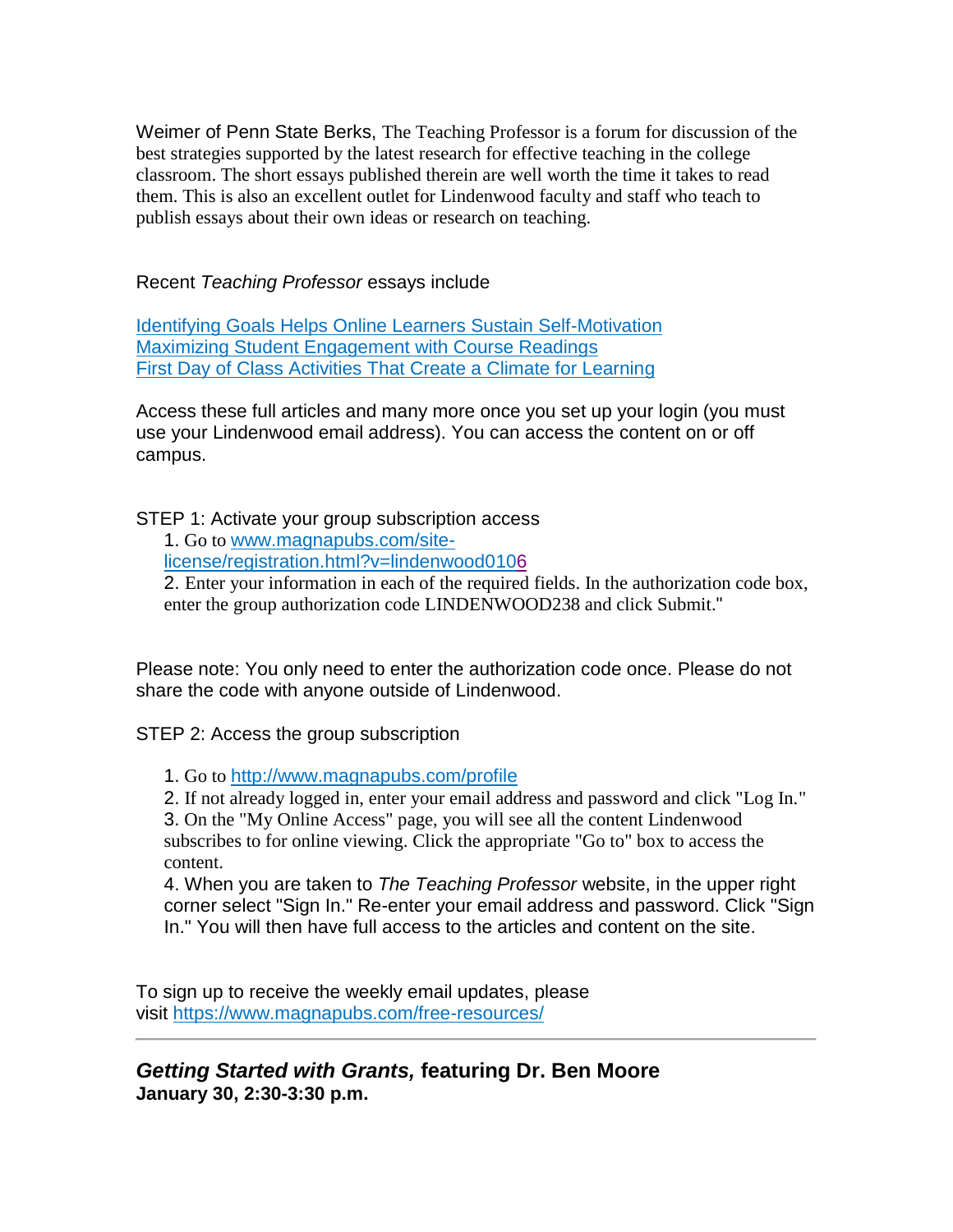#### **Dunseth Auditorium**

Dr. Ben Moore, co-founder and director of the Bosnia Memory Project at Fontbonne University, will share his experience of securing grants to support his work. Moore has received substantial grant funding from the National Endowment for the Humanities among other organizations. [Click Here](https://hes32-ctp.trendmicro.com/wis/clicktime/v1/query?url=https%3a%2f%2fcustapp.marketvolt.com%2flink%2fxkUnfgKC2L%3fCM%3d1447396607%26X%3d70525052&umid=7e6353aa-5728-42a8-a02b-28f60a21188f&auth=bc7ac43e330fa629f0cfb11786c85e83c10d06b8-58a04424507c41f60e3663c8b507baaf7899f1d0) to register.



#### **IT'S HIP TO BE SQUARE!**

The Learning Academy is excited to support a Teaching Squares program starting in January. A Teaching Square is made up of four instructors, typically from different disciplines, who conduct non-evaluative peer observations intended to facilitate reflective teaching and community-building. Universities that have Teaching Squares include UW Tacoma, Augustana College, and Tufts University. For more information, see this [overview](https://hes32-ctp.trendmicro.com/wis/clicktime/v1/query?url=https%3a%2f%2fcustapp.marketvolt.com%2flink%2fN5WHqBYGb6%3fCM%3d1447396607%26X%3d70525052&umid=7e6353aa-5728-42a8-a02b-28f60a21188f&auth=bc7ac43e330fa629f0cfb11786c85e83c10d06b8-5b48a6032a25d1691c2020a1b5ea3d9a0946b9c3) of the concept or check out this report on the [pilot program at UW Tacoma.](https://hes32-ctp.trendmicro.com/wis/clicktime/v1/query?url=https%3a%2f%2fcustapp.marketvolt.com%2flink%2ffK6iisQq8r%3fCM%3d1447396607%26X%3d70525052&umid=7e6353aa-5728-42a8-a02b-28f60a21188f&auth=bc7ac43e330fa629f0cfb11786c85e83c10d06b8-c3f21f9e30082ddb9321b0bd78e58340bc71a5e4) All



Four faculty. Four disciplines. One semester to obselve, share, and learn!



full- and part-time faculty, as well as staff who teach are encouraged to join. If you're interested in participating in the spring 2020 semester, [email Kristen](mailto:knorwood@lindenwood.edu)  [Norwood](mailto:knorwood@lindenwood.edu) by January 15.

#### **FRIENDS DON'T LET FRIENDS WRITE ALONE!**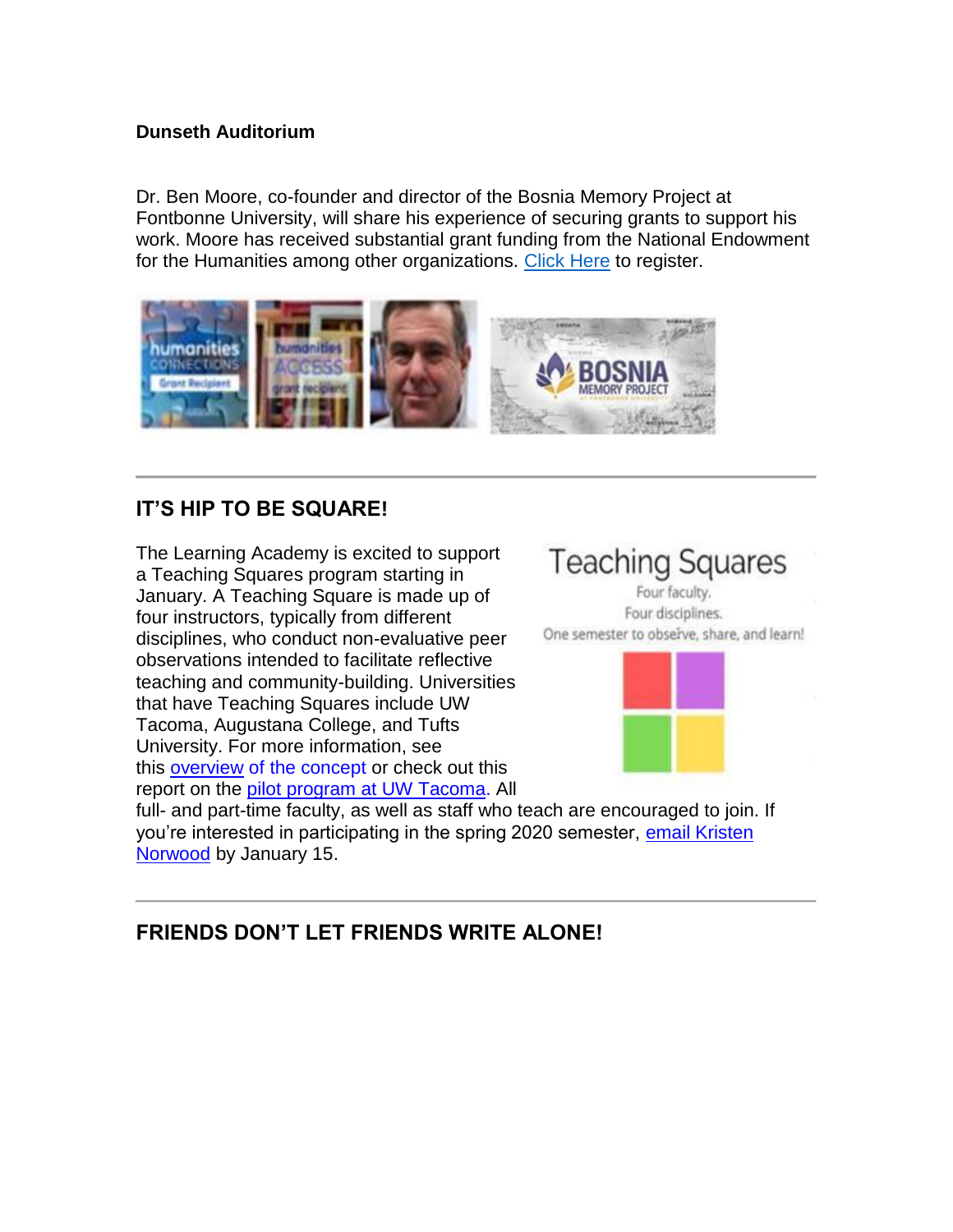## **Writing Circles**



If you've got writing to do but struggle to set aside time to do it, consider joining a Writing Circle for spring 2020! Writing Circles can take many forms, but the basic idea is that faculty and staff who are interested in creating accountability for writing as a habitual practice come together on a regular basis to write. Some circles are as simple as co-writing in a quiet space. Other circles discuss writing goals and progress. More formalized circles can include peer review and feedback. Read about how Writing Circles have been used at other

universities [here,](https://hes32-ctp.trendmicro.com/wis/clicktime/v1/query?url=https%3a%2f%2fcustapp.marketvolt.com%2flink%2foqQuDeqD1o%3fCM%3d1447396607%26X%3d70525052&umid=7e6353aa-5728-42a8-a02b-28f60a21188f&auth=bc7ac43e330fa629f0cfb11786c85e83c10d06b8-0fc3722dde52fab9c4abfca599ee881052d05d21) [here,](https://hes32-ctp.trendmicro.com/wis/clicktime/v1/query?url=https%3a%2f%2fcustapp.marketvolt.com%2flink%2fdcnciifakN%3fCM%3d1447396607%26X%3d70525052&umid=7e6353aa-5728-42a8-a02b-28f60a21188f&auth=bc7ac43e330fa629f0cfb11786c85e83c10d06b8-ac6576e1913a45749954cadb84bbf59ba97f214d) and [here.](https://hes32-ctp.trendmicro.com/wis/clicktime/v1/query?url=https%3a%2f%2fcustapp.marketvolt.com%2flink%2fELn3oFCifQ%3fCM%3d1447396607%26X%3d70525052&umid=7e6353aa-5728-42a8-a02b-28f60a21188f&auth=bc7ac43e330fa629f0cfb11786c85e83c10d06b8-173821bcb904387c1de261a2edd06bea377d981e) Are you interested in being a part of a Writing Circle starting in February? [Email Kristen Norwood](mailto:knorwood@lindenwood.edu) by Jan. 30 to sign up.

## **Safety Training Opportunities**

#### **PLEASE NOTE: ACTIVE SHOOTER SAFETY TRAINING IS REQUIRED FOR ALL EMPLOYEES. CPR TRAINING HAS NOW BEEN DESIGNATED AS OPTIONAL BY PUBLIC SAFETY. WE APOLOGIZE FOR THE CONFUSION THE PREVIOUS COMMUNICATIONS CAUSED.**

On Jan. 10, The Department of Public Safety and Security will be offering the following training: [Click Here](https://hes32-ctp.trendmicro.com/wis/clicktime/v1/query?url=https%3a%2f%2fcustapp.marketvolt.com%2flink%2fy7bUY4E3eK%3fCM%3d1447396607%26X%3d70525052&umid=7e6353aa-5728-42a8-a02b-28f60a21188f&auth=bc7ac43e330fa629f0cfb11786c85e83c10d06b8-59dd7c3dc0da86b3b49d2d52029fc7896395a5b4) to Register.

- Active Shooter (Phase II) -- 1 p.m. 4 p.m.
- CPR/First Aid/AED (Demo) -- 1 p.m.– 4 p.m.

#### **EMPLOYEES WHO HAVE ALREADY COMPLETED ANY OF THESE COURSES DO NOT NEED TO RETAKE THEM. IF THESE DATES DO NOT FIT WITHIN YOUR SCHEDULE, ADDITIONAL OPPORTUNITIES WILL BE OFFERED IN MAY.**

If you have any questions, please email Ryan Anderson at [randerson1@lindenwood.edu.](mailto:randerson1@lindenwood.edu)

#### **LindenAlly – More participants needed**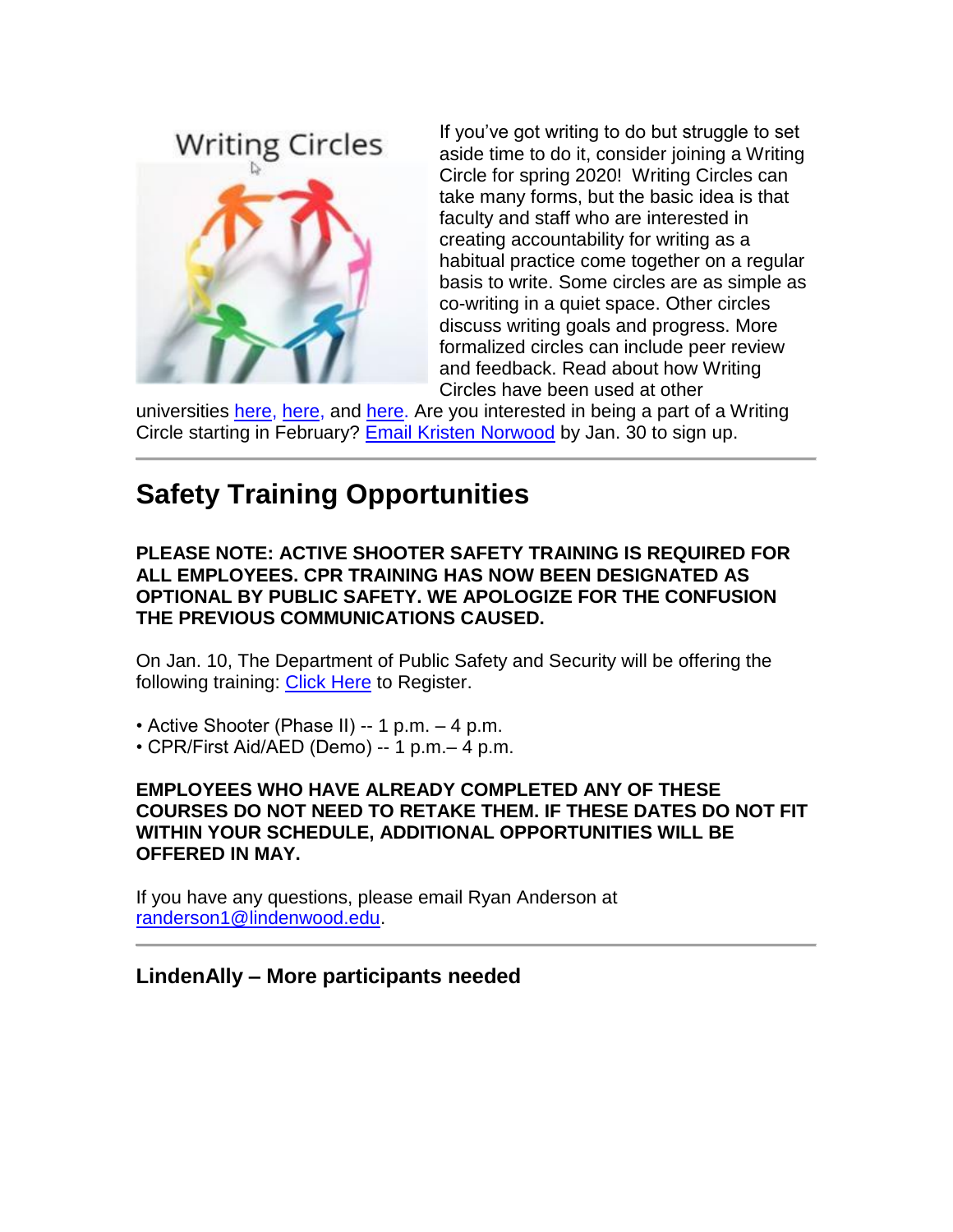

Happy New Year, Friends! The Learning Academy's LindenAlly Learning Community wants to partner with 30 more participants for the spring term. LindenAlly is seeking students, faculty, and staff to join. If you, or someone you know, would like to contribute to the conversations about diversity. equity, and inclusion topics on campus, then this is the learning community for you! You can find the participation survey [here!](https://hes32-ctp.trendmicro.com/wis/clicktime/v1/query?url=https%3a%2f%2fcustapp.marketvolt.com%2flink%2fi8nxpnUMSo%3fCM%3d1447396607%26X%3d70525052&umid=7e6353aa-5728-42a8-a02b-28f60a21188f&auth=bc7ac43e330fa629f0cfb11786c85e83c10d06b8-4bf0a3ad5096e04cfd0a43040992ec37350dd13c) #2020 #newyear #newallies

#### **Winter Break Hours**

#### **Starbucks**

| Jan. 10 | 7:30 a.m. - 3 p.m. |
|---------|--------------------|
| Jan. 12 | 2 p.m. - 9 p.m.    |

Normal hours of operation resume Jan. 13.

#### **Library Services**

| Jan. 10 | $7:30$ a.m. $-5$ p.m. |
|---------|-----------------------|
| Jan. 11 | $9:30$ a.m. $-3$ p.m. |
| Jan. 12 | 2 p.m. - 6 p.m.       |
| Jan. 18 | $9:30$ a.m. $-6$ p.m. |
| Jan. 19 | 2 p.m. - 8 p.m.       |
| Jan. 20 | Closed                |
|         |                       |

#### **Evans Commons Rec Center**

Jan. 10 7 a.m. - 7 p.m. Jan. 11-12 Closed

Evans Commons Rec Center Spring Semester Hours \*Spring semester hours begin Monday, Jan. 13.

| Mon - Thursday | 6 a.m. - 11 p.m.  |
|----------------|-------------------|
| Friday         | 6 a.m. - 10 p.m.  |
| Saturday       | 10 a.m. - 8 p.m.  |
| Sunday         | 12 p.m. - 10 p.m. |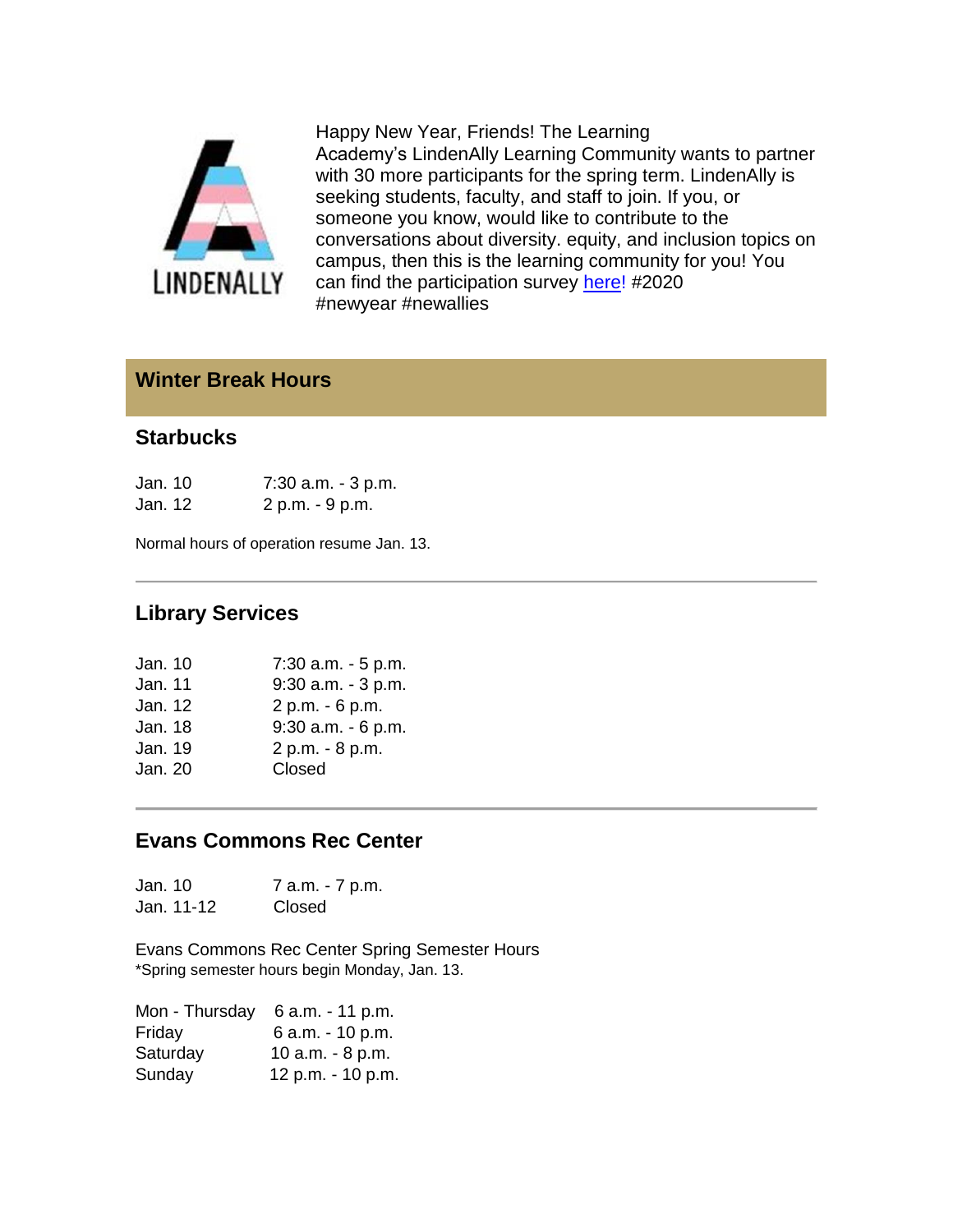#### Spring 2020 MLK Weekend Hours

| Jan. 18 | 10 $a.m - 8 p.m.$   |
|---------|---------------------|
| Jan. 19 | 12 p.m. - 10 p.m.   |
| Jan. 20 | Closed              |
| Jan. 21 | Normal hours resume |
|         |                     |

\*Rec Center hours also include the third-floor track.

\*All guests will be asked to leave the facility 15 minutes prior to scheduled closing.

#### **Upcoming Events and Deadlines**

- Jan 25 [Finding Neverland](https://hes32-ctp.trendmicro.com/wis/clicktime/v1/query?url=https%3a%2f%2fcustapp.marketvolt.com%2flink%2fzII7HvofWY%3fCM%3d1447396607%26X%3d70525052&umid=7e6353aa-5728-42a8-a02b-28f60a21188f&auth=bc7ac43e330fa629f0cfb11786c85e83c10d06b8-dda8b715a743a5f0fe56961fb1ba0dc14e3281b9) 2 p.m. and 8 p.m., The Lindenwood Theater
- Jan. 30 Diversity Dialogue Gender Equity in Athletics, 4-5:30 p.m., LARC **Theatre**
- Feb 10-11 American Red Cross Blood Drive, Evans Commons Multipurpose Court, [RSVP: Feb 10,](https://hes32-ctp.trendmicro.com/wis/clicktime/v1/query?url=https%3a%2f%2fcustapp.marketvolt.com%2flink%2fRgfZQqAKi4%3fCM%3d1447396607%26X%3d70525052&umid=7e6353aa-5728-42a8-a02b-28f60a21188f&auth=bc7ac43e330fa629f0cfb11786c85e83c10d06b8-6acb42eada17d82c4205300c9981dc579265e95f) [RSVP: Feb 11](https://hes32-ctp.trendmicro.com/wis/clicktime/v1/query?url=https%3a%2f%2fcustapp.marketvolt.com%2flink%2fYF1BI5HwEa%3fCM%3d1447396607%26X%3d70525052&umid=7e6353aa-5728-42a8-a02b-28f60a21188f&auth=bc7ac43e330fa629f0cfb11786c85e83c10d06b8-f0ef34fd32278aa496c6c18e36c9c19349c18582)
- Feb. 15 [The Isley Brothers,](https://hes32-ctp.trendmicro.com/wis/clicktime/v1/query?url=https%3a%2f%2fcustapp.marketvolt.com%2flink%2fsIAmvfPYKK%3fCM%3d1447396607%26X%3d70525052&umid=7e6353aa-5728-42a8-a02b-28f60a21188f&auth=bc7ac43e330fa629f0cfb11786c85e83c10d06b8-9fb19f5e655c628233dd98ab8e9763b066ae29b1) 8 p.m., The Lindenwood Theater
- Feb. 20 Spring Career Fair, 2-5 p.m., Evans Courts

[See the full list of upcoming events](https://hes32-ctp.trendmicro.com/wis/clicktime/v1/query?url=https%3a%2f%2fcustapp.marketvolt.com%2flink%2fqkbdlMNLEX%3fCM%3d1447396607%26X%3d70525052&umid=7e6353aa-5728-42a8-a02b-28f60a21188f&auth=bc7ac43e330fa629f0cfb11786c85e83c10d06b8-537025f862fd097b7b6b90dd5c735b2c83916cd1)

#### **Submit Information to the Digest**

To have your listing appear in the Digest, please fill out the [Project Request Form](https://hes32-ctp.trendmicro.com/wis/clicktime/v1/query?url=https%3a%2f%2fcustapp.marketvolt.com%2flink%2fDZAETQGQdh%3fCM%3d1447396607%26X%3d70525052&umid=7e6353aa-5728-42a8-a02b-28f60a21188f&auth=bc7ac43e330fa629f0cfb11786c85e83c10d06b8-d09da792efe57e3f81fd28166e9a7771cda39fbd) (be sure to choose "Communications and Public Relations" for type of request) by noon on the day prior to send-out. The Digest is sent every Tuesday and Friday morning during